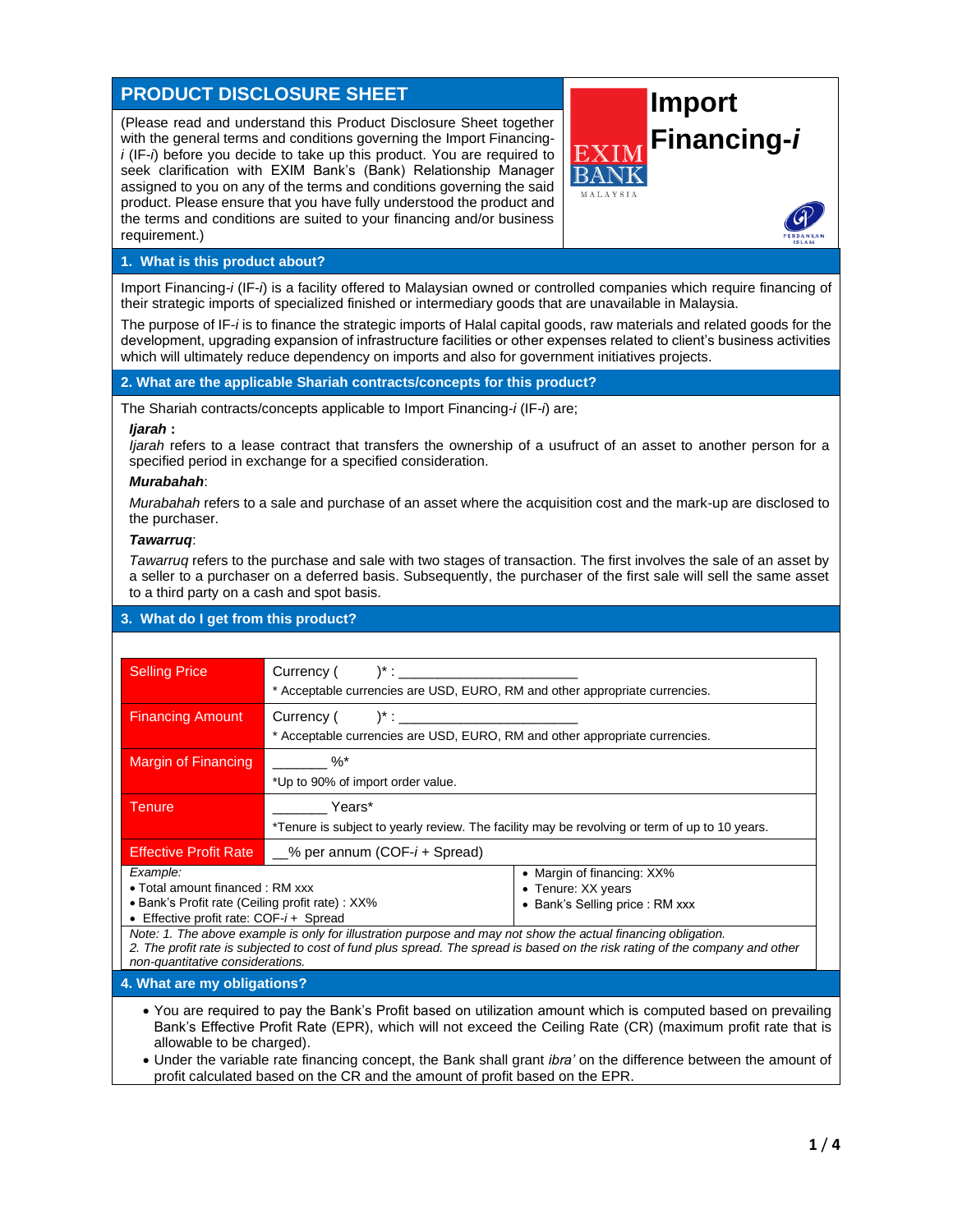- You are required to make a full settlement for the outstanding profit payment and principal portion of the Bank's Sale Price upon maturity of the facility and based on the payment schedule provided or notified by the Bank from time to time.
- You are also required to provide additional security as and when required by the Bank from time to time.

| No.<br><b>Type of Fees and Charges</b><br>Quantum<br>1.<br>Processing fee of 1.0%* of the<br><b>Processing Fee</b><br>financing amount.<br>$(*)$<br>subject<br>to<br>Terms<br>and<br>Conditions. Not applicable to SMEs<br>2.<br>As per the Stamp Act 1949 in<br><b>Stamp Duty</b><br>Malaysia<br>and/or<br>stamping<br>requirement in other jurisdiction (if<br>applicable).<br><b>RM70</b><br><b>SWIFT Charges</b><br>3.<br><b>Audit Confirmation Fee</b><br><b>RM100</b><br>4.<br>5.<br>Redemption Letter/Statement Fee<br>RM50 (SME Customer)<br>Letter of Support Fee<br>RM100 (SME Customer)<br>6.<br>7.<br>Legal Fee<br>As charged by Lawyer<br>8.<br>Postage / Delivery Charges<br><b>Local Party</b><br>Min.RM3<br><b>Normal Mail</b><br><b>Registered Mail</b><br>$\bullet$<br>Min.RM6<br>Courier / Hand delivery<br>$\bullet$<br>Min.RM7<br><b>Foreign Party</b><br>Normal Mail<br>$\bullet$<br>Min.RM4<br><b>Registered Mail</b><br>Min.RM8<br>Courier<br>Min.RM50 - varies on location<br>9.<br><b>Brokerage Fee</b><br>Up to RM15 or 15 per one million<br>based on currency for each<br>Note:<br>Tawarruq transaction.<br>The fee is only applicable for Tawarruq based products in<br>facilitating buying and selling of commodities at the Commodity<br>Trading Platform.<br>10.<br>Variation of Facility Terms and Condition<br>Min.RM300 (Not applicable to SME<br>customer)<br>Please request from your Relationship Manager for the Bank's Standard Fees and Charges on Islamic Products and<br>Services. If there are any changes in fees and charges that are applicable to your facility, the Bank will notify you at<br>least 21 calendar days prior to the effective date of implementation.<br>6. What if I fail to fulfill my obligation?<br>We shall charge you a compensation for late payment:<br><b>Before Maturity</b><br>Bank's actual loss or up to one percent (1%) per annum:- | 5. What are the fees and charges I have to pay? |  |  |  |  |
|---------------------------------------------------------------------------------------------------------------------------------------------------------------------------------------------------------------------------------------------------------------------------------------------------------------------------------------------------------------------------------------------------------------------------------------------------------------------------------------------------------------------------------------------------------------------------------------------------------------------------------------------------------------------------------------------------------------------------------------------------------------------------------------------------------------------------------------------------------------------------------------------------------------------------------------------------------------------------------------------------------------------------------------------------------------------------------------------------------------------------------------------------------------------------------------------------------------------------------------------------------------------------------------------------------------------------------------------------------------------------------------------------------------------------------------------------------------------------------------------------------------------------------------------------------------------------------------------------------------------------------------------------------------------------------------------------------------------------------------------------------------------------------------------------------------------------------------------------------------------------------------------------------------------|-------------------------------------------------|--|--|--|--|
|                                                                                                                                                                                                                                                                                                                                                                                                                                                                                                                                                                                                                                                                                                                                                                                                                                                                                                                                                                                                                                                                                                                                                                                                                                                                                                                                                                                                                                                                                                                                                                                                                                                                                                                                                                                                                                                                                                                     |                                                 |  |  |  |  |
|                                                                                                                                                                                                                                                                                                                                                                                                                                                                                                                                                                                                                                                                                                                                                                                                                                                                                                                                                                                                                                                                                                                                                                                                                                                                                                                                                                                                                                                                                                                                                                                                                                                                                                                                                                                                                                                                                                                     |                                                 |  |  |  |  |
|                                                                                                                                                                                                                                                                                                                                                                                                                                                                                                                                                                                                                                                                                                                                                                                                                                                                                                                                                                                                                                                                                                                                                                                                                                                                                                                                                                                                                                                                                                                                                                                                                                                                                                                                                                                                                                                                                                                     |                                                 |  |  |  |  |
|                                                                                                                                                                                                                                                                                                                                                                                                                                                                                                                                                                                                                                                                                                                                                                                                                                                                                                                                                                                                                                                                                                                                                                                                                                                                                                                                                                                                                                                                                                                                                                                                                                                                                                                                                                                                                                                                                                                     |                                                 |  |  |  |  |
|                                                                                                                                                                                                                                                                                                                                                                                                                                                                                                                                                                                                                                                                                                                                                                                                                                                                                                                                                                                                                                                                                                                                                                                                                                                                                                                                                                                                                                                                                                                                                                                                                                                                                                                                                                                                                                                                                                                     |                                                 |  |  |  |  |
|                                                                                                                                                                                                                                                                                                                                                                                                                                                                                                                                                                                                                                                                                                                                                                                                                                                                                                                                                                                                                                                                                                                                                                                                                                                                                                                                                                                                                                                                                                                                                                                                                                                                                                                                                                                                                                                                                                                     |                                                 |  |  |  |  |
|                                                                                                                                                                                                                                                                                                                                                                                                                                                                                                                                                                                                                                                                                                                                                                                                                                                                                                                                                                                                                                                                                                                                                                                                                                                                                                                                                                                                                                                                                                                                                                                                                                                                                                                                                                                                                                                                                                                     |                                                 |  |  |  |  |
|                                                                                                                                                                                                                                                                                                                                                                                                                                                                                                                                                                                                                                                                                                                                                                                                                                                                                                                                                                                                                                                                                                                                                                                                                                                                                                                                                                                                                                                                                                                                                                                                                                                                                                                                                                                                                                                                                                                     |                                                 |  |  |  |  |
|                                                                                                                                                                                                                                                                                                                                                                                                                                                                                                                                                                                                                                                                                                                                                                                                                                                                                                                                                                                                                                                                                                                                                                                                                                                                                                                                                                                                                                                                                                                                                                                                                                                                                                                                                                                                                                                                                                                     |                                                 |  |  |  |  |
|                                                                                                                                                                                                                                                                                                                                                                                                                                                                                                                                                                                                                                                                                                                                                                                                                                                                                                                                                                                                                                                                                                                                                                                                                                                                                                                                                                                                                                                                                                                                                                                                                                                                                                                                                                                                                                                                                                                     |                                                 |  |  |  |  |
|                                                                                                                                                                                                                                                                                                                                                                                                                                                                                                                                                                                                                                                                                                                                                                                                                                                                                                                                                                                                                                                                                                                                                                                                                                                                                                                                                                                                                                                                                                                                                                                                                                                                                                                                                                                                                                                                                                                     |                                                 |  |  |  |  |
|                                                                                                                                                                                                                                                                                                                                                                                                                                                                                                                                                                                                                                                                                                                                                                                                                                                                                                                                                                                                                                                                                                                                                                                                                                                                                                                                                                                                                                                                                                                                                                                                                                                                                                                                                                                                                                                                                                                     |                                                 |  |  |  |  |
|                                                                                                                                                                                                                                                                                                                                                                                                                                                                                                                                                                                                                                                                                                                                                                                                                                                                                                                                                                                                                                                                                                                                                                                                                                                                                                                                                                                                                                                                                                                                                                                                                                                                                                                                                                                                                                                                                                                     |                                                 |  |  |  |  |
|                                                                                                                                                                                                                                                                                                                                                                                                                                                                                                                                                                                                                                                                                                                                                                                                                                                                                                                                                                                                                                                                                                                                                                                                                                                                                                                                                                                                                                                                                                                                                                                                                                                                                                                                                                                                                                                                                                                     |                                                 |  |  |  |  |
|                                                                                                                                                                                                                                                                                                                                                                                                                                                                                                                                                                                                                                                                                                                                                                                                                                                                                                                                                                                                                                                                                                                                                                                                                                                                                                                                                                                                                                                                                                                                                                                                                                                                                                                                                                                                                                                                                                                     |                                                 |  |  |  |  |
|                                                                                                                                                                                                                                                                                                                                                                                                                                                                                                                                                                                                                                                                                                                                                                                                                                                                                                                                                                                                                                                                                                                                                                                                                                                                                                                                                                                                                                                                                                                                                                                                                                                                                                                                                                                                                                                                                                                     |                                                 |  |  |  |  |

i.on instalment in arrears during the Tenure of the Facility; or

Formula: Instalment(s) in arrears x up to 1% x No. of overdue day(s)/ \*365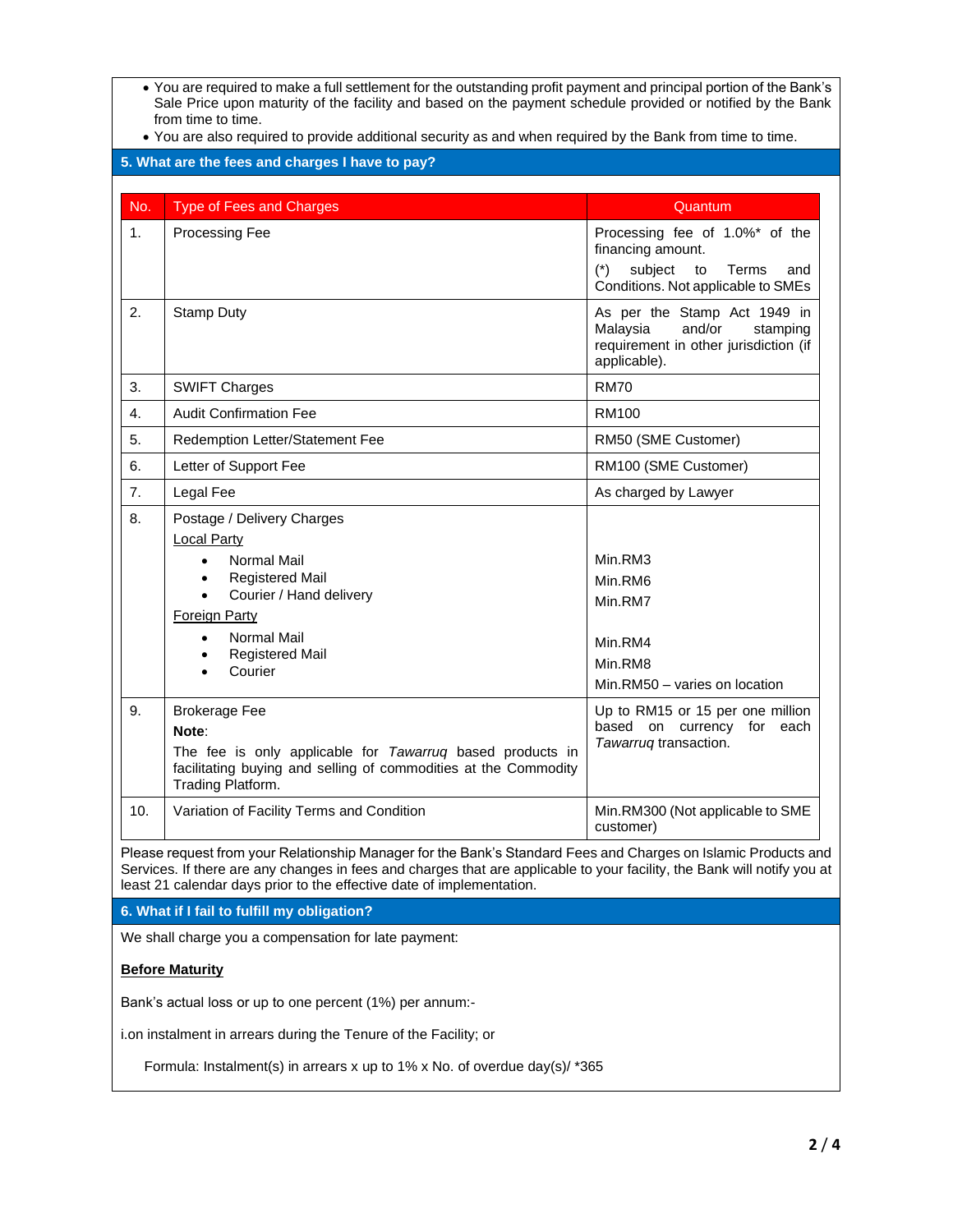ii.on the outstanding balance in the event of default causing the entire Facility to be recalled or brought to court for judgement prior to maturity;

Formula: \*\*Outstanding Balance x up to 1% x No. of overdue day(s)/ \*365

# **After Maturity/ Post Judgement**

Bank's actual loss or up to Islamic Interbank Money Market ("IIMM") rate or any other rate specified by Bank Negara Malaysia:-

i.on the outstanding balance beyond the maturity period of the financing; or

Formula: \*\*Outstanding Balance x Prevailing IIMM% x No. of overdue day(s)/\*365

ii.on the outstanding balance after the judgement notwithstanding the maturity of the Facility.

Formula: \*\*\*Judgement Sum x Prevailing IIMM% x No. of overdue day(s)/ \*365

The Compensation for Late Payment shall not be compounded.

**Note**: \*May change subject to currency of the financing

- \*\*Outstanding Balance = Outstanding Cost + Accrued Profit
- \*\*\*Judgement Sum is equivalent to Outstanding Balance

## **7. What if I fully settle the financing before its maturity?**

We shall grant rebate (*Ibra'*) on:

- On profit for the difference between profit at CR per annum and the EPR;
- On the Cost (Bank's Purchase Price) and the appropriate profit thereon in case that the Facility is not fully disbursed after expiry of the Availability Period; and
- On the profit for early settlement of the Bank's Sale Price or due to termination of the Facility, restructuring exercise. In the event of default, cancellation, redemption, prepayment before the maturity date.

*Ibra'* (rebate) formula for early settlement = Deferred Profit + Actual *Ibra'* due to fluctuation of EPR (if any) – early settlement charges (if any)

Settlement Amount = Outstanding Selling Price + Instalments Due + Compensation for Late Payment / *Ta'widh* (if any) – *Ibra'* 

**8. Do I need takaful coverage?**

You may require to assign the takaful certificate to us as one of the collaterals accepted by us.

**9. What are the major risks?**

- Our Effective Profit Rate may subject to fluctuation during the financing tenure. However, the rate shall not exceed the Ceiling Profit Rate.
- Legal action will be instituted against you to recover the indebtedness which includes among others, obtaining judgment and enforcement of judgment such as writ of seizure and sale, garnishee, winding up and bankruptcy action.
- Any non-payment of the Bank's indebtedness under financing facility would also have an adverse record on your credit rating.

# **10. What do I need to do if there are changes to my contact details?**

- a) It is important that you inform the Bank of any changes to your contact details to ensure that all correspondences reach you in a timely manner.
- b) You may inform the Bank such changes via various channels of communication such as the website or call centre at 03-2601 2000.